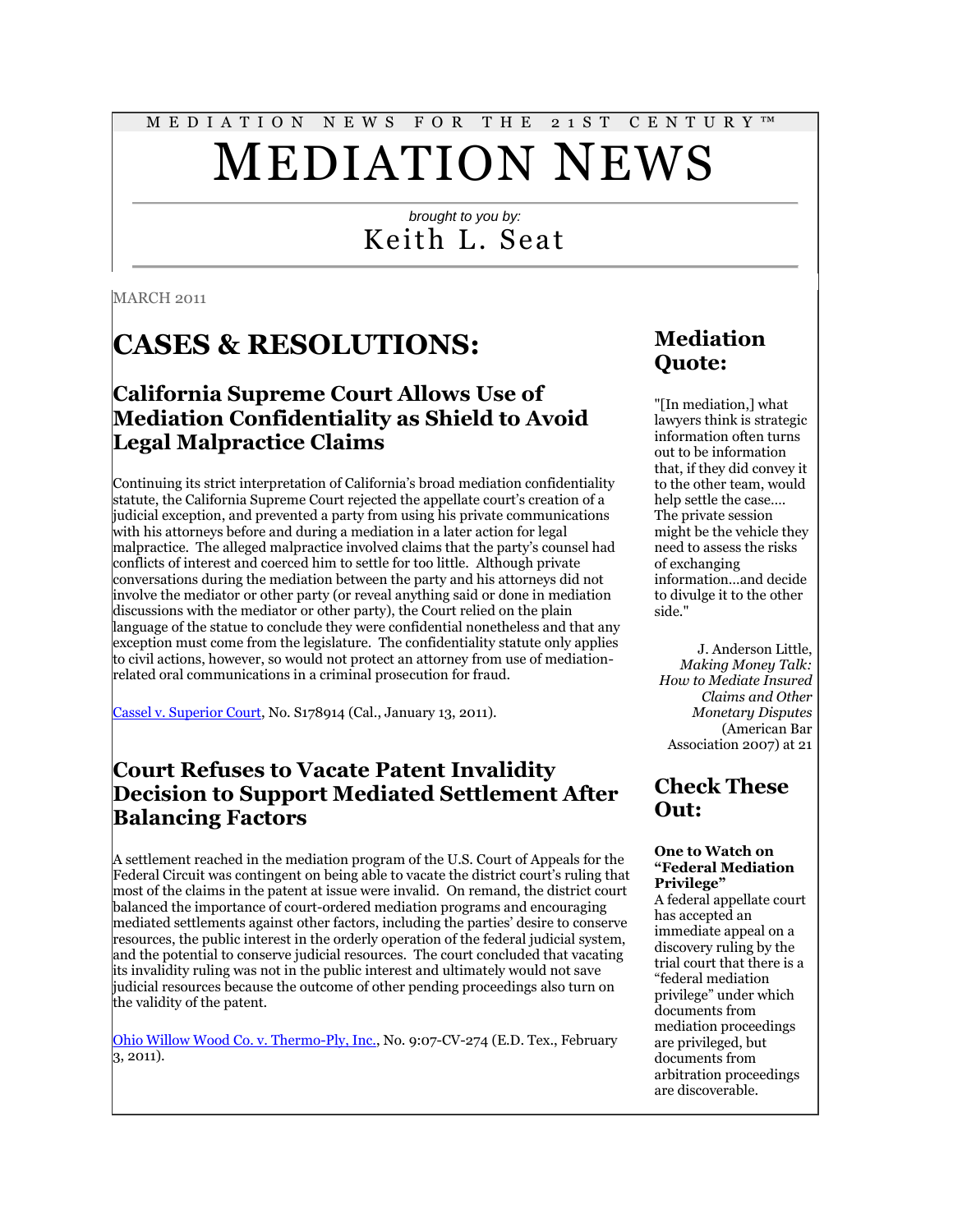### **Use of Mediation PowerPoint to Prep Witnesses Opens It to Discovery**

A federal district court ruled that materials used in mediation must be turned over to defendants because they were used in preparing plaintiffs for depositions in the case. The court found that there was "testimonial" use of the 90-slide PowerPoint presentation in issue because it was used to refresh the memory of a witness, and that production to defendants was in the interest of justice because plaintiffs had failed to respond to numerous interrogatories and document requests on the specifics of their allegations. The court also concluded that a claim of attorney work product would not prevent disclosure, in part because the materials had already been disclosed to defendants in the mediation. The court stated that it need not consider the applicability of a mediation privilege, since a privilege would not prevent discovery in this situation.

[Greenwood Realty Inc. v. Action Realty Inc.,](http://docs.justia.com/cases/federal/district-courts/south-carolina/scdce/8:2009cv02683/170379/111/) No. 8:09-CV-02683 (D. S.C., February  $15, 2011$ ).

### **Expert Used in Mediation Properly Appointed as Trial Expert, But Must Generate New Report**

A New Mexico appellate court concluded that a valuation expert hired by the parties in mediation may be appointed as an expert witness in the trial of the case, as long as her testimony omits anything covered by mediation confidentiality provisions. While the valuation report that the expert generated for the mediation is confidential and not admissible at trial, the court or parties can have her prepare a new report from the same underlying data for use at trial. The court applied New Mexico's new Mediation Procedures Act, some provisions of which are based on the Uniform Mediation Act.

[Warner v. Calvert,](http://scholar.google.com/scholar_case?q=mediation&hl=en&as_sdt=2,9&as_ylo=2011&case=9401048711100815572&scilh=0) No. 29,674 (N.M. App., February 9, 2011).

### **Consent Judgment Following Mediated Settlement Cannot Be Appealed**

A mediated settlement of an eminent domain action and an inverse condemnation action resulted in entry of a stipulated or consent judgment. When the court later awarded funds to the city from a court-controlled deposit to cover costs of remediation, the other party sought to appeal the trial court's orders. A California appellate court concluded that the orders were not appealable because the matter ended with the consent judgment, which cannot be appealed unless specifically entered to facilitate an appeal.

[City of Gardena v. Rikuo Corp.,](http://www.leagle.com/xmlResult.aspx?xmldoc=In%20CACO%2020110207012.xml&docbase=CSLWAR3-2007-CURR) No. B217302 (Cal. App. 2d Dist., February 7, 2011)

### **"Opt-out" Settlement Agreement Not Binding Where No Acceptance of Proposal Terms**

The parties were not bound by a mediation agreement signed by their counsel, which provided a ten-day period for objections after which the agreement was to be

#### [Kimberly-Clark](http://www.leagle.com/xmlResult.aspx?xmldoc=In%20FCO%2020110110098.xml&docbase=CSLWAR3-2007-CURR)  [Worldwide, Inc. v. First](http://www.leagle.com/xmlResult.aspx?xmldoc=In%20FCO%2020110110098.xml&docbase=CSLWAR3-2007-CURR)  [Quality Baby Products,](http://www.leagle.com/xmlResult.aspx?xmldoc=In%20FCO%2020110110098.xml&docbase=CSLWAR3-2007-CURR)  No. 957 (Fed. Cir., January 10, 2011)

#### **WIPO Dispute Resolution Survey Under Way**

The World Intellectual Property Organization's (WIPO) Arbitration and Mediation Center is conducting a detailed international survey on dispute resolution clauses in technology agreements and use of alternative dispute resolution in technology disputes. The results will be made available in a report that is intended to provide support in negotiating contract provisions and finding good solutions for future disputes.

[WIPO.int](http://www.wipo.int/amc/en/center/survey/) (February 17, 2011)[; Survey](https://webaccess.wipo.int/opinio/s?s=3963)

#### **"Annapolis Idol" Raises Funds for Mediation**

The non-profit Anne Arundel Conflict Resolution Center raises funds by sponsoring an Annapolis Idol event to choose a winner from among finalists who audition to show they have a winning personality and singing ability. This is the fourth year for the Center's fund-raiser and finalists are expected to sing before a live audience of about 300 guests and a panel of judges. [Anne Arundel Conflict](http://www.aacrc-md.us/NewsEvents.html)  [Resolution Center](http://www.aacrc-md.us/NewsEvents.html) (January 7, 2011)

**Other Cases &**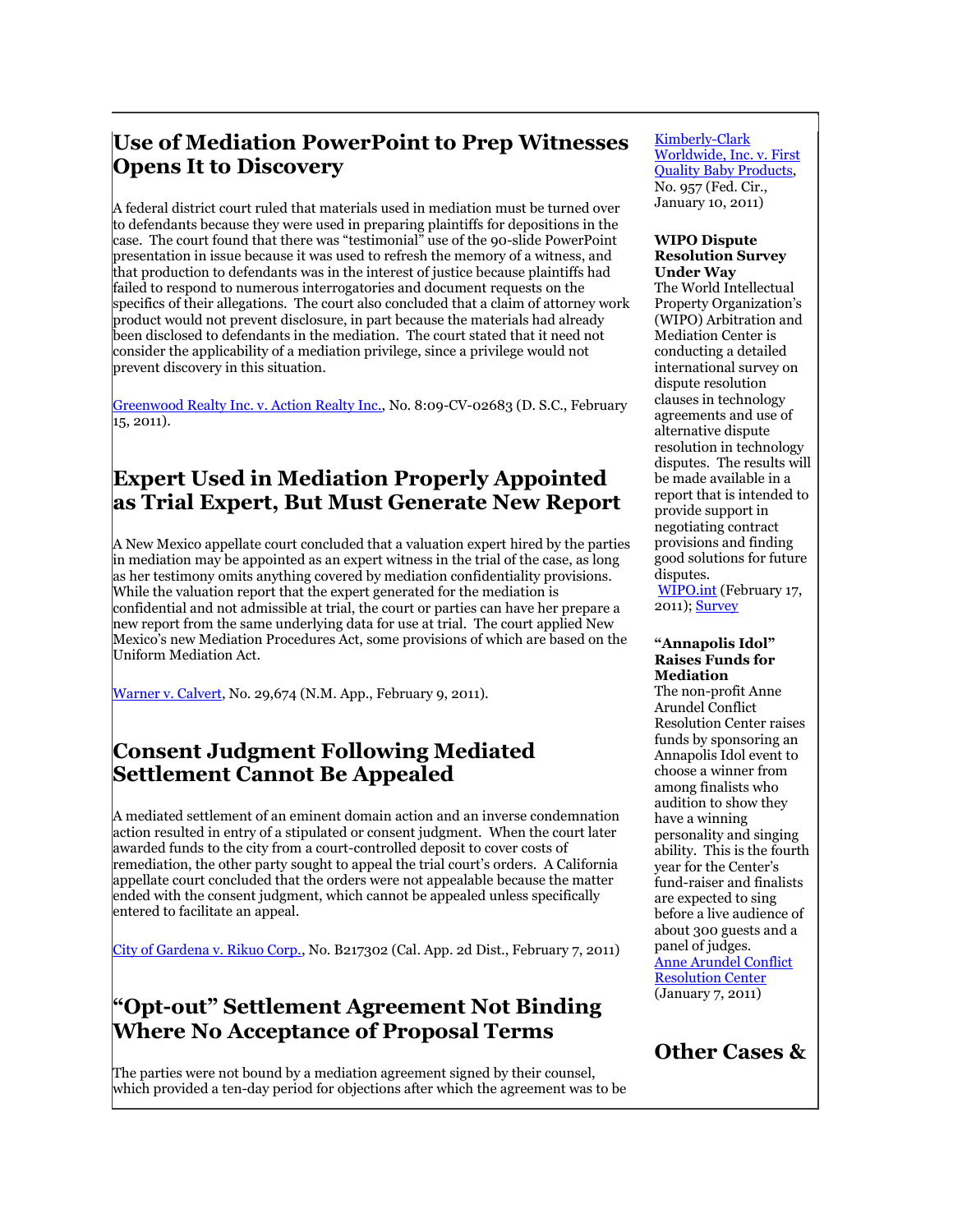binding, because the agreement also included a settlement "proposal" that was to be accepted or rejected within a specified period. That proposal was not accepted, so under standard contract principles there was no meeting of the minds. The failure of either party to opt out within the ten-day objection period did not result in an enforceable agreement, since there had never been acceptance of the settlement terms.

[Powerhouse Custom Homes, Inc. v. 84 Lumber Co.,](http://caselaw.findlaw.com/ga-court-of-appeals/1553661.html) No. A10A2351 (Ga. App., January 24, 2011).

### **Cost Order Cannot Include Prevailing Party's Half of Mediator's Fees**

A Colorado appellate court reversed the trial court's cost order relating to mediation, holding that when parties agree to split the costs of mediation, the prevailing party's half cannot subsequently be awarded as costs unless it reserved the right to seek later recovery.

[Valentine v. Mountain States Mutual Casualty Co.,](http://www.leagle.com/xmlResult.aspx?xmldoc=In%20COCO%2020110106056.xml&docbase=CSLWAR3-2007-CURR) No. 09CA1767 (Colo. App., January 6, 2011)

### **Countrywide to Pay over \$600 Million in Mediated Securities Fraud Class Action Settlement**

One of the largest settlements of a securities fraud case in U.S. history was reach in mediation and approved by the federal court. Under the class action settlement, Countrywide Financial Corp. will pay just over \$600 million to New York pension funds for its involvement in sub-prime mortgage lending, to which its accounting firm will contribute \$24 million. However, 33 large institutional investors opted out of the settlement, which triggered the need for further mediation, using the same team of mediators, and resulted in a separate \$22.5 million fund being set aside for those who opted out.

[TMCnet.com](http://topnews360.tmcnet.com/topics/associated-press/articles/2011/02/28/149397-court-oks-624m-payout-countrywide-investors.htm) (February 28, 2011); [Reuters](http://www.reuters.com/article/2011/02/25/idUKN2526543420110225) (February 25, 2011)

### **Other Notable or High Profile Proceedings**

- While analyzing a contract requiring a mini-trial as an alternative dispute resolution process, a federal court listed cases in which dismissal of an action due to failure to mediate was appropriate because a contract required mediation prior to litigation. [Union Electric Co. v. Energy Ins.](http://scholar.google.com/scholar_case?q=mediation&hl=en&as_sdt=2,9&as_ylo=2011&case=14040602902893318135&scilh=0)  [Mutual Ltd.,](http://scholar.google.com/scholar_case?q=mediation&hl=en&as_sdt=2,9&as_ylo=2011&case=14040602902893318135&scilh=0) No. 4:10-CV-1153 (E.D. Mo., January 10, 2011)
- As widely reported, ongoing mediation is being conducted between owners of National Football League teams and the NFL Players Association to try to determine how to split over \$9 billion in annual revenues from the most profitable professional sport in America. The mediation is being conducted by the Federal Mediation and Conciliation Service and has involved numerous sessions which have extended past deadlines. Failure to reach agreement may threaten the upcoming NFL season. [The](http://www.washingtonpost.com/wp-dyn/content/article/2011/03/09/AR2011030901705_2.html)

### **Resolutions:**

- **Atlanta and the terminated design team for a new international airport terminal have mediated a resolution to the firing and resulting \$60 million in claims against the city.** [Atlanta Business](http://www.bizjournals.com/atlanta/news/2011/02/28/city-airport-design-team-settle.html)  [Chronicle](http://www.bizjournals.com/atlanta/news/2011/02/28/city-airport-design-team-settle.html) (February 28, 2011)
- **Forsyth County Commission reached an agreement with a landfill operator in which the county will be paid \$2.9 million in back fees.** [Waste](http://www.waste-management-world.com/index/from-the-wires/wire-news-display/1332311981.html)  [Management](http://www.waste-management-world.com/index/from-the-wires/wire-news-display/1332311981.html) World (January 2, 2011)
- **A \$1.9 million mediated settlement has resolved claims by Wichita Public Schools against four businesses for shoddy construction.** [Wichita Business](http://www.bizjournals.com/wichita/blog/2011/03/usd-259-agrees-to-19m-settlement.html)  [Journal](http://www.bizjournals.com/wichita/blog/2011/03/usd-259-agrees-to-19m-settlement.html) (March 1, 2011)
- **Bitter litigation by wine growers against pesticide drift resolved in mediation during appeal of mistrial decision.** [The](http://www.registerguard.com/csp/cms/sites/web/news/cityregion/25051060-41/kohlman-drift-oregon-herbicide-herbicides.csp)  [Register-Guard](http://www.registerguard.com/csp/cms/sites/web/news/cityregion/25051060-41/kohlman-drift-oregon-herbicide-herbicides.csp) (January 2, 2011)
- **After dismissing antitrust claims, judge orders mediation by**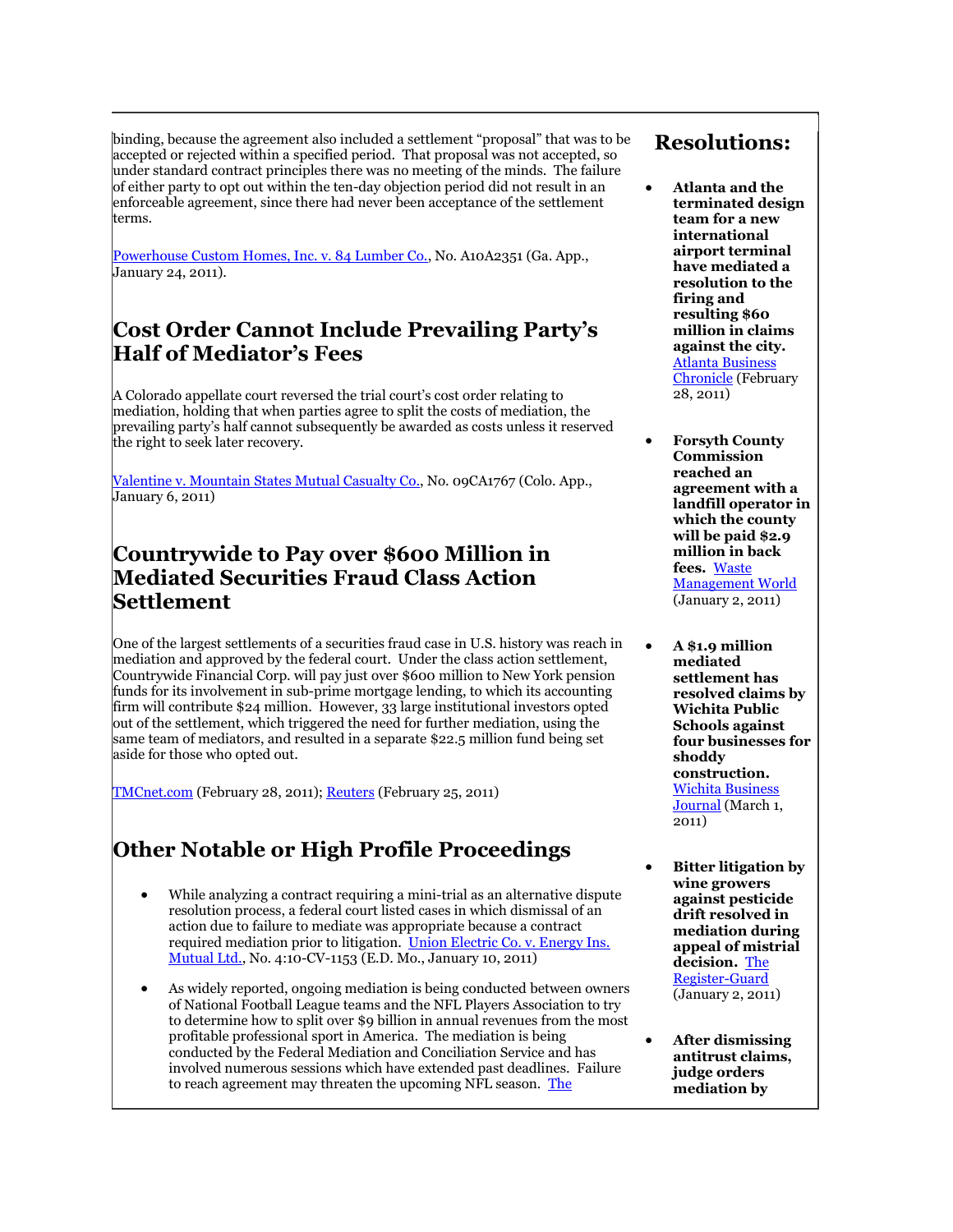Washington Post (March 9, 2011)[; NY Daily News.com](http://www.nydailynews.com/sports/football/2011/03/02/2011-03-02_roger_goodell_and_ten_nfl_owners_including_giants_coowner_john_mara_join_negotia.html) (March 2, 2011); [The Washington Post](http://views.washingtonpost.com/theleague/nflnewsfeed/2011/03/nfl-labor-talks-set-to-resume.html) (March 1, 2011)

- Former New York Governor Mario Cuomo, said to be experienced as a mediator, was appointed by a federal judge to mediate a billion dollar lawsuit by Madoff trustee Irving Picard against the Mets ownership. [New](http://www.nytimes.com/2011/02/19/sports/baseball/19cuomo.html)  [York Times](http://www.nytimes.com/2011/02/19/sports/baseball/19cuomo.html) (February 18, 2011)[; Hedge Fund.net](http://www.hedgefund.net/publicnews/default.aspx?story=12210) (February 17, 2011)
- Investors who lost money in Madoff's ponzi scheme reached a \$100 million settlement in mediation with funds affiliated with Tremont Group Holdings Inc., which invested with Madoff. [Reuters](http://www.reuters.com/article/2011/02/26/madoff-tremont-settlement-idUSN2513388920110226) (February 25, 2011)
- James Roosevelt, Jr., grandson of Franklin Delano Roosevelt, has mediated disputes between well-known political figures, and may need his skills in the proposed merger of Harvard Pilgrim Health and Tufts Health Plan, where he is president and CEO. [Becker's Hospital Review](http://www.beckershospitalreview.com/hospital-leadership-and-executive-moves/ceos-mediation-skills-challenged-in-tufts-and-harvard-merger.html) (January 28, 2011)
- U.S. Transportation Secretary Ray LaHood held a mediation session involving the expansion of O'Hare International Airport with Chicago Mayor Daley and the CEOs of United and American. [Chicago Tribune.com](http://www.chicagotribune.com/news/local/breaking/chibrknews-judge-approves-delay-in-ohare-expansion-suit-20110210,0,4923427.story) (February 10, 2011)
- Rapper 50 Cent states that mediation is scheduled to try to resolve his lawsuit against website WorldStarHipHop.com for using his image on the website. [Billboard.com](http://www.billboard.com/column/the-juice/50-cent-says-he-shut-down-worldstarhiphop-1005010192.story#/column/the-juice/50-cent-says-he-shut-down-worldstarhiphop-1005010192.story) (January 24, 2011)
- After failing to resolve sexual-abuse lawsuits in mediation, the Archdiocese of Milwaukee is filing for bankruptcy protection, becoming the eighth to do so since the clergy abuse scandal arose in 2002. [The Washington Post](http://www.washingtonpost.com/wp-dyn/content/article/2011/01/04/AR2011010402497.html) (January 4, 2011)
- A ten year old lawsuit by homeowners for faulty construction was finally resolved in the third attempt at mediation. The homeowners were first awarded \$800,000 in arbitration, which was appealed and resulted in a \$58 million jury verdict. The court had not finalized the judgment and sent the parties to mediation to try to avoid further appeals. [Star-](http://www.star-telegram.com/2011/01/27/2803431/perry-homes-settles-decade-old.html)[Telegram](http://www.star-telegram.com/2011/01/27/2803431/perry-homes-settles-decade-old.html) (January 27, 2011)
- Court-ordered mediation has resulted in an agreement by AstraZeneca Plc to pay \$150 million to settle 6,000 more lawsuits over its antipsychotic drug Seroquel. [Bloomberg BusinessWeek](http://www.businessweek.com/news/2011-02-17/astrazeneca-said-to-settle-more-seroquel-lawsuits.html) (February 17, 2011)

### **NEWS & INITIATIVES:**

### **International Mediation Development**

- Greater use of mediation is urged to help offset budget cuts to legal aid in boroughs in London, **England**. [Hackney Citizen](http://www.hackneycitizen.co.uk/2011/02/18/hackney-council-urged-to-join-justice-for-all-campaign-to-fight-legal-aid-cuts/comment-page-1/) (February 18, 2011)
- **Germany**'s leading arbitration institution, the *Deutsche Institution für Schiedsgerichtsbarkeit eV* (DIS), has issued mediation and other alternative dispute resolution rules. [International Law Office](http://www.internationallawoffice.com/newsletters/detail.aspx?g=76975172-f475-4fe6-8efa-e7a765fc9ff7) (February 17, 2011)
- **Italy**'s lawyers' union is calling for a week-long national strike to protest the March 21 implementation of the groundbreaking new mandatory

**defendant University of Minnesota and 24 orchards and apple growers over remaining procedural due process claim.** [Star](http://www.startribune.com/local/west/115299869.html?elr=KArks7PYDiaK7DU2EkP7K_V_GD7EaPc:iLP8iUiD3aPc:_Yyc:aUoD3aPc:_27EQU)  [Tribune.com](http://www.startribune.com/local/west/115299869.html?elr=KArks7PYDiaK7DU2EkP7K_V_GD7EaPc:iLP8iUiD3aPc:_Yyc:aUoD3aPc:_27EQU) (February 4, 2011)

- **A councilor has proposed a "public mediation board" of local officials and politicians to try to mediate a private contract dispute between Exeter Hospital and Anthem Blue Cross and Blue Shield.** [Sea Coast](http://www.seacoastonline.com/articles/20110205-NEWS-102050318)  [Online.com](http://www.seacoastonline.com/articles/20110205-NEWS-102050318) (February 5, 2011)
- **Deloitte & Touche involved in mediation over its audits of Washington Mutual that allegedly hid mortgage lending problems.** [Insurance Journal](http://www.insurancejournal.com/news/national/2011/01/24/181435.htm) (January 24, 2011)
- **Attorney asserts reputed mob boss's \$250,000 workers' compensation settlement is reasonable because it occurred in mediation.** [Chicago](http://www.suntimes.com/news/metro/3427453-418/sarno-mob-claim-business-injury.html)  [Sun-Times](http://www.suntimes.com/news/metro/3427453-418/sarno-mob-claim-business-injury.html) (January 25, 2011)
- **Mediation ordered in dispute over management of \$5.6 million trust.** [KIVITV.com](http://www.kivitv.com/Global/story.asp?S=13802979) (January 7, 2011)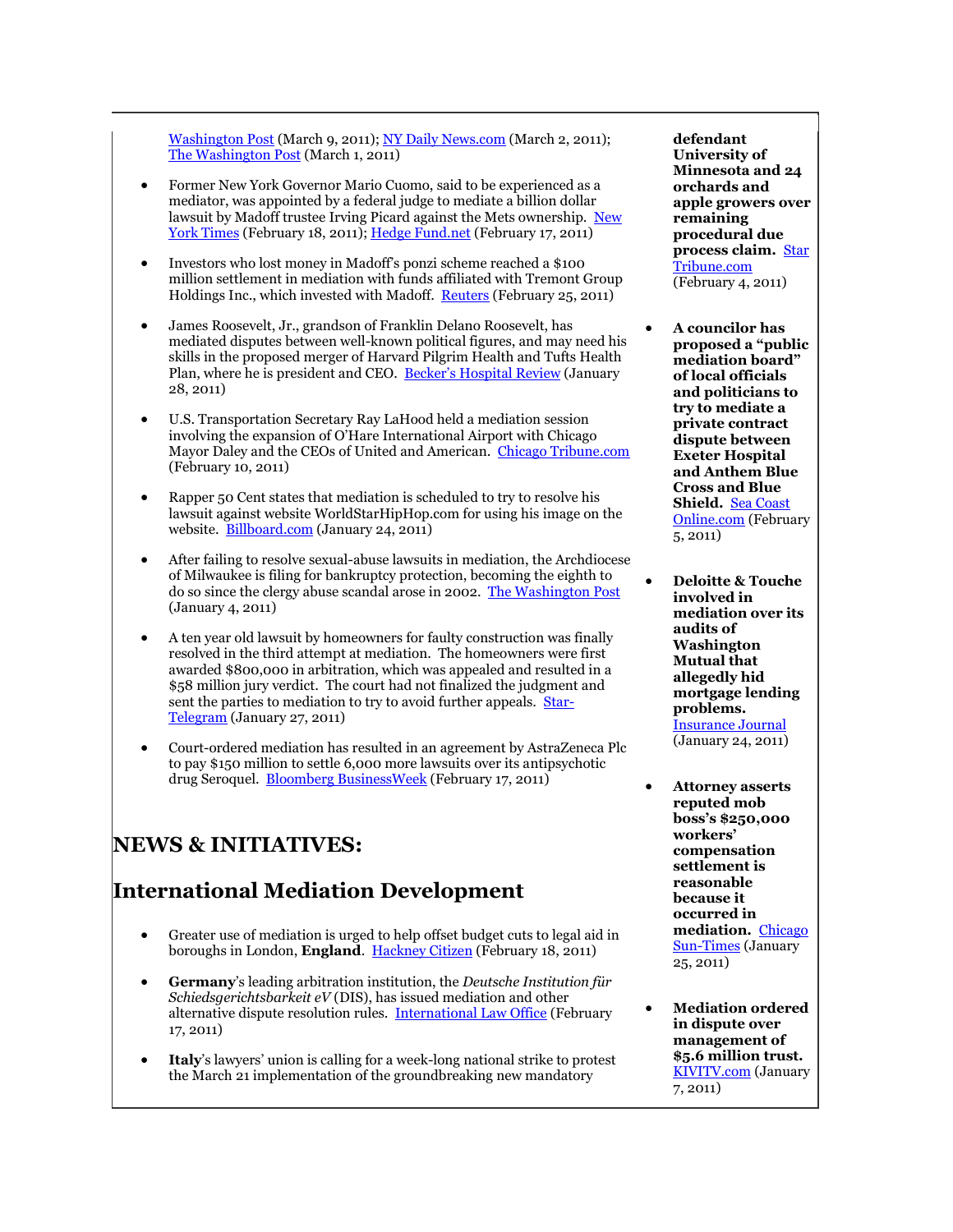mediation statute in Italy. [Karl Bayer.com](http://www.karlbayer.com/blog/?p=12882) (February 25, 2011)

- **Russia**'s new mediation law took effect on January 1 and regulates mediation procedures for business and commercial disputes, along with employment and family law matters. [Herbert Smith.com](http://www.herbertsmith.com/NR/rdonlyres/464429DD-B5EC-4065-9342-327D2D486D41/0/ADRebulletinJanuary2011.html) (January 31, 2011)
- The National Institute of Defense of Consumers in **Angola** mediated consumer complaints and obtained reimbursement of AKZ 3.9 million (\$42,000) in 2010. [Angola Press](http://www.portalangop.co.ao/motix/en_us/noticias/economia/2011/1/5/INADEC-mediation-actions-enabled-refund-over-three-million-kwanza,e4d9ef21-362f-45d3-99d6-07b7f8e221ca.html) (February 2, 2011)
- **Qatar** continues its push to become an international center for dispute resolution, holding a mediation training for local professionals. [The](http://www.thepeninsulaqatar.com/qatar/140422-qatar-financial-centre-organises-training-course.html)  [Peninsula](http://www.thepeninsulaqatar.com/qatar/140422-qatar-financial-centre-organises-training-course.html) (January 26, 2011)
- **India**'s Law and Justice Minister asserts that alternative dispute resolution will be the preferred way of settling disputes in the future and that India is working to become a preferred destination for ADR. Press [Information Bureau](http://pib.nic.in/release/release.asp?relid=68955) (January 9, 2011)
- A new mediation center opened at the Hazaribagh Civil Court in the state of Jharkhand, **India**. [OneIndia News](http://news.oneindia.in/2011/01/25/mediationcentre-would-help-speedy-disposal-of-cases-hccj-aid0126.html) (January 24, 2011)
- Four thousand lawyers wore black stripes in Surat, **India** to protest opening a mediation center to mediate cases under the Negotiable Instruments Act. [The Times of India](http://timesofindia.indiatimes.com/city/surat/City-lawyers-protest-strict-bail-norms-mediation-centre/articleshow/7478490.cms) (February 11, 2011)
- The Supreme Court of **Nepal** is expanding mediation with new centers in twenty-five remote district courts, making a total of 58 mediation centers. [Himalayan Times](http://www.thehimalayantimes.com/fullNews.php?headline=SC+takes+mediation+centres+to+25+more+district+courts&NewsID=270964&a=3) (December 28, 2010)
- The first Asia-Pacific Mediation Leadership Summit will be hosted in Bangkok, **Thailand** in July by the Asia-Pacific Mediation Forum. [APMF](http://www.ausdispute.unisa.edu.au/apmf/)  [Website](http://www.ausdispute.unisa.edu.au/apmf/)
- The Second Asian Mediation Association Conference is being hosted by the **Malaysian** Bar Council to encourage use of mediation. [Malaysian](http://www.bernama.com.my/bernama/v5/newsgeneral.php?id=559566)  [National News Agency](http://www.bernama.com.my/bernama/v5/newsgeneral.php?id=559566) (January 26, 2011)
- Mediation is growing in **Hong Kong**, with the Hong Kong International Arbitration Centre claiming a 90% mediation settlement rate at the end of 2010. [The Asset](http://www.theasset.com/article/19076.html) (January 28, 2011)
- The Lands Tribunal in **Hong Kong** issued a Direction to encourage parties in Land Compulsory Sale cases to use mediation. **7thSpace** [Interactive](http://7thspace.com/headlines/372513/presidents_direction_to_facilitate_mediation_in_land_compulsory_sale_cases.html) (February 11, 2011)
- The Intellectual Property Office of the **Philippines** is urging mediation of cases relating to copyright and other IP disputes, and devoted February to cases requiring mandatory mediation. [Business Insight Malaya](http://www.malaya.com.ph/feb15/busi7.html) (February 15, 2011)

### **States Continue Use of Mediation for Consumer Restitution**

 The Michigan attorney general is forming a multi-state task force of attorneys general to coordinate the mediation of consumer complaints against Allcare Dental and Dentures across the fifteen states in which the company operated before abruptly ceasing business. The mediations will

- **Apotheke partner and its celebrity mixologist ordered to mediate falling out.** [NY Times.com](http://dinersjournal.blogs.nytimes.com/2011/01/07/apotheke-dispute-heads-to-mediation/) (January 7, 2011)
- **Lawsuit by former CEO of Red Hat and family against investment management firm for loss of \$60 million sent to mediation.** [News](http://www.newsobserver.com/2011/01/04/897967/suit-of-red-hat-ex-ceo-is-referred.html)  [Observer.com](http://www.newsobserver.com/2011/01/04/897967/suit-of-red-hat-ex-ceo-is-referred.html) (January 4, 2011)
- **City paying for mediation between two sky-diving companies to ensure safety at municipal airport.** [The Daytona Beach](http://www.news-journalonline.com/news/local/west-volusia/2011/01/05/deland-orders-mediation-for-sky-dive-companies.html)  [News-Journal](http://www.news-journalonline.com/news/local/west-volusia/2011/01/05/deland-orders-mediation-for-sky-dive-companies.html) (January 5, 2011)
- **Cities of Texarkana, Arkansas and Texarkana, Texas continue to mediate dispute over shared water utility.** [Chron.com](http://www.chron.com/disp/story.mpl/ap/tx/7364821.html) (January 4, 2011)
- **Papau New Guinea's chief judge has ordered mediation between Exxon Mobil, landowners and the government over a multi-billion dollar LNG project.** [Radio New](http://www.rnzi.com/pages/news.php?op=read&id=58376)  [Zealand International](http://www.rnzi.com/pages/news.php?op=read&id=58376) (January 24, 2011)
- **Indonesian cabinet secretary has agreed to mediate**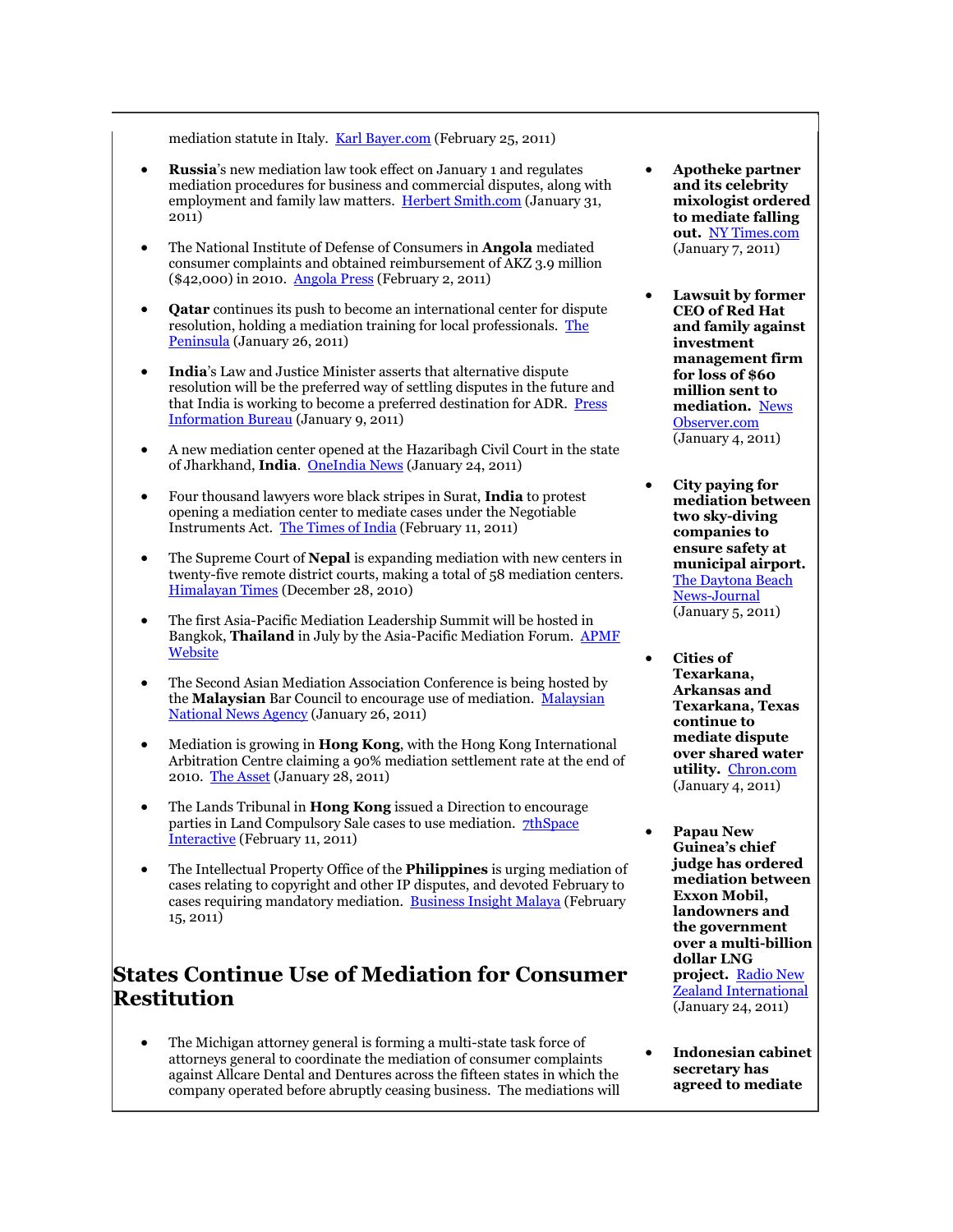not only address financial issues, but protection of and access to patient dental records. [The Washington Post](http://www.washingtonpost.com/wp-dyn/content/article/2011/01/07/AR2011010703143.html) (January 7, 2011); [Examiner.com](http://www.examiner.com/legal-news-in-detroit/michigan-ag-s-office-to-assist-patients-of-now-defunct-allcare-dental) (January 6, 2011)

- Mediation by the Missouri Department of Insurance resulted in recovery of \$9.5 million for consumers who brought insurance complaints. The largest number of complaints involved health insurance, followed by auto and homeowners. The average consumer recovery in the mediations was \$7,000. [Worker's Compensation.com](http://www.workerscompensation.com/compnewsnetwork/news/mo-doi-returns-over-10m-to-consumers-in-2010.html) (January 27, 2011)
- The attorney general's office in Massachusetts helped consumers recover over \$4.7 million through mediation last year. The attorney general received over 13,000 complaints in 2010 relating to consumer, health care and elderly issues. The Elder and Health Care mediation program obtained nearly \$700,000 for consumers in the state. [The Newburyport](http://www.wickedlocal.com/newburyport/news/x163791927/Consumer-complaints-to-state-get-results)  [Current](http://www.wickedlocal.com/newburyport/news/x163791927/Consumer-complaints-to-state-get-results) (February 14, 2011)

### **Mediation Encouraged for Medical Malpractice**

NPR and a major health care provider each urge mediation as a beneficial alternative to malpractice litigation.

[National Public Radio](http://www.npr.org/blogs/health/2011/02/01/133399502/first-let-s-blame-the-lawyers) (February 1, 2011); [Kaiser Health News](http://www.kaiserhealthnews.org/Features/Insuring-Your-Health/Michelle-Andrews-on-Malpractice-and-Mediation.aspx) (February 1, 2011)

### **Update on Home Foreclosure Mediation**

- A hearing by the **U.S.** Senate Judiciary Committee emphasized the foreclosure mediation programs of the Bankruptcy Courts in New York and Rhode Island, which began in 2009. However, a loan servicer has challenged the authority of the Rhode Island Bankruptcy Court's mediation program. Senator Sheldon Whitehouse (D-RI), who chaired the hearing, has introduced S.222, the Limiting Investor and Homeowner Loss in Foreclosure Act to clarify the authority of Bankruptcy Courts to run loss mitigation programs and to expand them nationwide. [The State Column](http://www.thestatecolumn.com/state_politics/rhode-island/experts-testify-on-success-of-foreclosure-mediation-programs-at-whitehouse-hearing/) (February 3, 2011)[; Market Watch](http://www.marketwatch.com/story/senator-eyes-law-on-judge-ordered-mortgage-talks-2011-02-01) (February 1, 2011); The Providence [Journal](http://www.projo.com/economy/Votolato_Rules_Foreclosure_01-30-11_RKM78MH_v18.12e4456.html) (January 29, 2011)[; Loan Rate Update](http://loanrateupdate.com/mortgages/r-i-judge-upholds-foreclosure-mediation-program) (January 31, 2011)[; S.222](http://www.gpo.gov/fdsys/pkg/BILLS-112s222is/pdf/BILLS-112s222is.pdf)
- Legislation requiring mediation with homeowners prior to repossession has made progress in **Washington** state, with extensive negotiations on language resulting in support from both bankers and anti-poverty advocates. [The News Tribune](http://www.thenewstribune.com/2011/02/18/1549856/foreclosure-bill-creates-mediation.html) (February 18, 2011)
- Legislation requiring mandatory mediation of home foreclosures is being contemplated in **Hawaii**. The Hawaii House of Representatives passed and sent to the Senate a measure that would provide a five-month moratorium on non-judicial home foreclosures, which would give homeowners time to mediate or otherwise negotiate with lenders. [KITV.com](http://www.kitv.com/news/26717446/detail.html) (February 3, 2011)[; Forbes.com](http://www.forbes.com/feeds/ap/2011/02/11/real_estate-us-foreclosure-moratorium-hawaii_8304022.html) (February 11, 2011)
- The proposal of the mayor of Boston, **Massachusetts** to require face-toface mediation prior to mortgage foreclosures in the city has passed the City Council; it needs permission from the state before going into effect. [The Boston Globe](http://www.boston.com/bostonglobe/editorial_opinion/oped/articles/2011/01/06/instead_of_foreclosure_an_easier_route_for_all/) (January 6, 2011)

**with media groups after causing upset by calling for the government to boycott media organizations that criticize Indonesia.** [The](http://www.thejakartaglobe.com/home/cabinet-secretary-to-air-out-his-dispute-with-broadcasters/424893)  [Jakarta Globe](http://www.thejakartaglobe.com/home/cabinet-secretary-to-air-out-his-dispute-with-broadcasters/424893) (February 25, 2011)